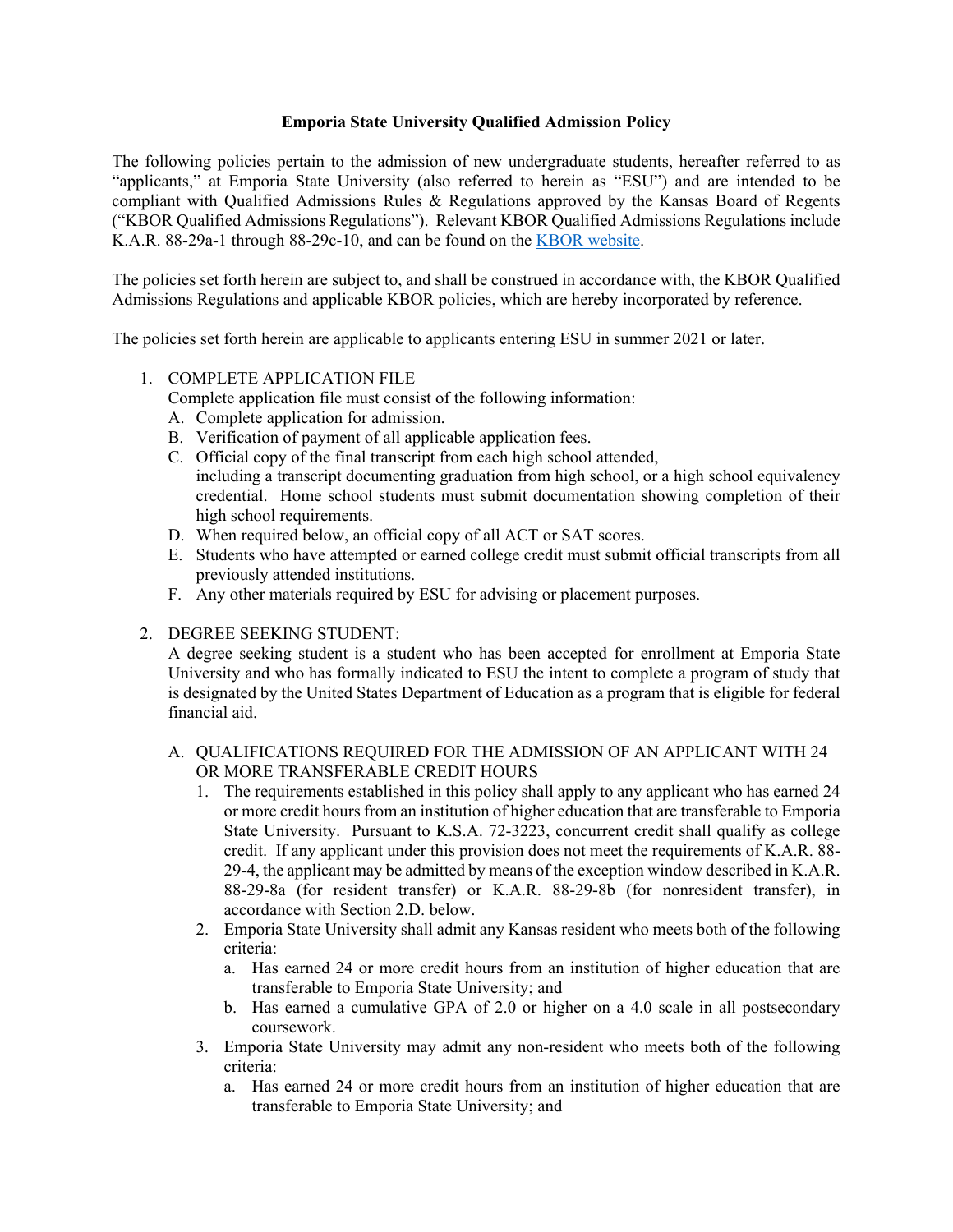- b. Has earned a cumulative GPA of 2.0 or higher on a 4.0 scale in all postsecondary coursework.
- B. QUALIFICATIONS REQUIRED FOR THE ADMISSION OF A KANSAS RESIDENT WHO IS UNDER THE AGE OF 21

The requirements established in this policy shall apply to any applicant determined to be a Kansas resident for fee purposes pursuant to K.S.A 76-729 and amendments thereto, except the requirements shall not apply to any applicant who has earned 24 or more credit hours from an institution of higher education that are transferable to Emporia State University.

- 1. Emporia State University shall admit any applicant who is under the age of 21 who meets the following requirements:
	- a. Has graduated from an accredited high school *and* has either achieved a minimum cumulative GPA of 2.25 on a 4.00 scale *or* has achieved a minimum ACT composite score or superscore of 21 (or a minimum combined SAT-I of 1060 (critical reading and math scores)), *and* has achieved a minimum cumulative GPA of 2.0 on a 4.0 scale on all transferable college credit hours. *OR*
	- b. Has graduated from a non-accredited private secondary school (which may include a home school pursuant to K.A.R. 88-29c-1(m)) *and* has achieved a minimum ACT composite score or superscore of 21(or a minimum combined SAT-I of 1060 (critical reading and math scores)) *and* has achieved a minimum cumulative GPA of 2.0 on a 4.0 scale on all transferable college credit hours. *OR*
	- c. Has earned a high school equivalency credential with at least the prescribed minimum scores, as defined in K.A.R. 88-29c-1 (overall GED score of 680 or higher and a minimum score of 180 on each subset) *and* has achieved a minimum ACT composite score or superscore of 21(or a minimum combined SAT of 1060 (critical reading and math scores)) *and* has achieved a minimum cumulative GPA of 2.0 on a 4.0 scale on all transferable college credit hours.
- 2. Applicants who do not meet the above requirements may be admitted in the exceptions window subject to availability, in accordance with Section 2.D. below.

# C. QUALIFICATIONS REQUIRED FOR THE ADMISSION OF A KANSAS RESIDENT WHO IS 21 OR OLDER

These requirements shall apply to any applicant who is a Kansas resident and who would be 21 years of age or older on the first day of classes at Emporia State University, except that the requirements shall not apply to any applicant who has earned 24 or more credit hours from an institution of higher education that are transferable to Emporia State University. To qualify for admission, the student must have:

- 1. A final, official high school transcript from an accredited high school showing date of graduation, or
- 2. Earned a high school equivalency credential with at least the prescribed minimum scores, as defined in K.A.R. 88-29c-1 (overall GED score of 680 or higher and a minimum score of 180 on each subset), or
- 3. Documentation of graduation from a non-accredited private secondary school, which may include completion of home school course of study pursuant to K.A.R. 88-29c-1(m).
- 4. Applicants who do not meet the above requirements may be admitted in the exceptions window subject to availability, in accordance with Section 2.D. below.

# D. EXCEPTION WINDOW FOR KANSAS RESIDENTS AND NON-RESIDENTS

1. Emporia State University may admit any Kansas resident or non-resident who does not meet the applicable requirements by means of a ten percent exceptions window specified in K.A.R. 88-29a-8 through K.A.R. 88-29a-8c, which are incorporated herein by reference.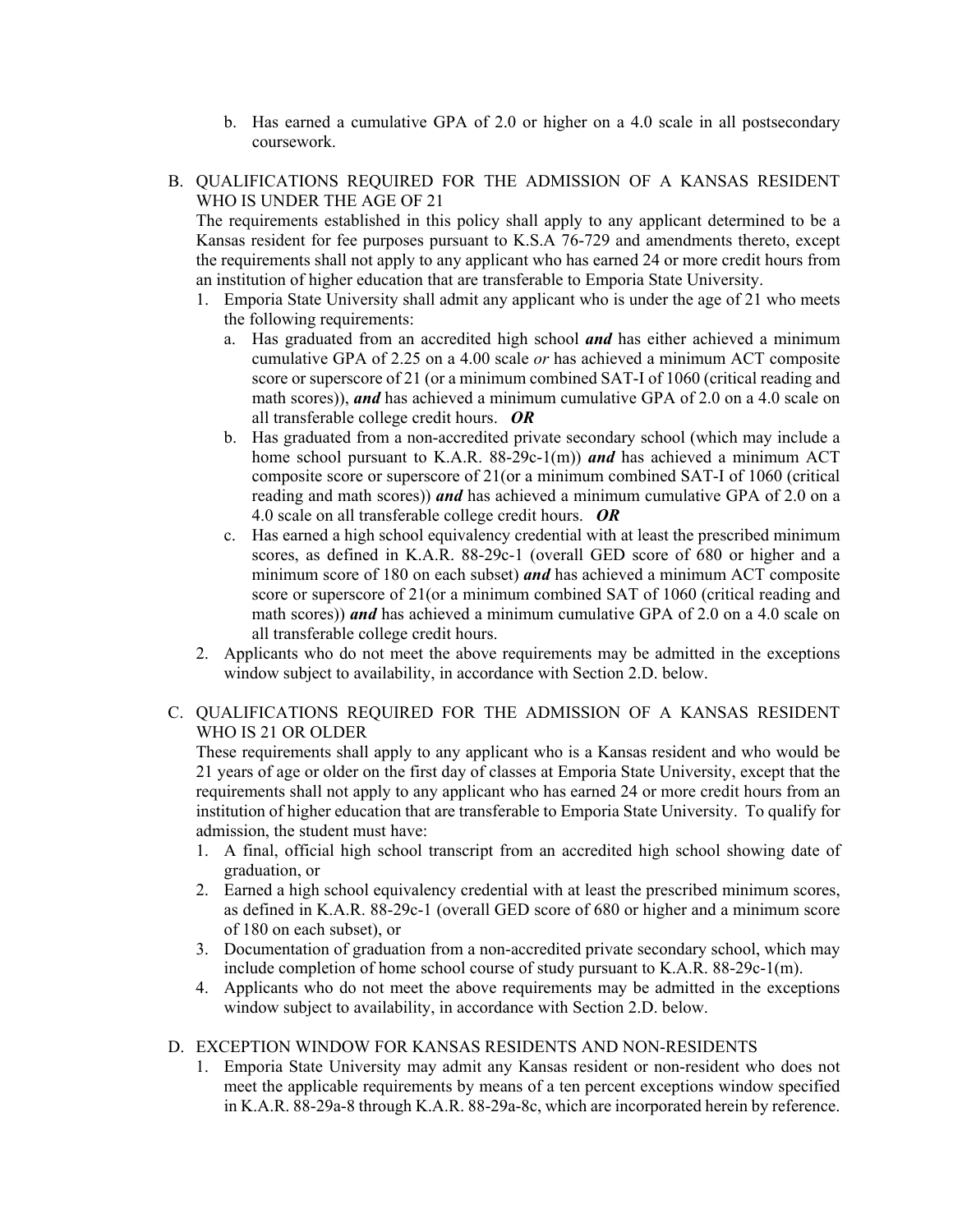A ten percent exception window exists for both resident and non-resident freshman class admissions and resident and non-resident transfer admissions.

2. Qualified Admissions Exceptions Procedure

A committee will review a prospective applicant's file if they do not meet the Kansas Board of Regents Qualified Admissions criteria outlined in this document regardless of the applicant's age. Applicants seeking admission must submit a written "Letter of Intent" stating their understanding of their academic ability as well as their commitment to pursue all resources and support programs Emporia State University offers supporting an applicant's successful completion of a degree program. After transcripts, ACT test scores and a "Letter of Intent" are received, the application file is to be reviewed by the Admissions Review Committee. In the review, the committee evaluates all application materials and looks at the strengths of the ACT score, high school GPA/transfer GPA and content of the letter of intent. Only then is determination made as to the applicant's eligibility to be admitted through the ten percent exception window. For resident or nonresident student with 24 or more transferable credit hours, the committee will review appropriate transcripts. Applications will be reviewed, and admission decisions made in order of receipt in the Registrar's Office with the exception that applicants in military service will be given preference as specified in K.S.A. 76-717. This admission decision may include placing an applicant in the Provisional admission category. Students admitted in this category are granted permission to enroll subject to restrictions that may include enrollment in a limited number of credit hours per semester, enrollment in developmental or college preparatory courses, participation in a specified advising program, and/or achievement of a 2.0 grade point average at the end of their first academic year of enrollment.

### E. QUALIFICATIONS REQUIRED FOR THE ADMISSION OF A NON-RESIDENT WHO IS UNDER THE AGE OF 21

These requirements shall apply to any applicant who is a non-resident, except the requirements shall not apply to any applicant who has earned 24 or more credit hours from an institution of higher education that are transferable to Emporia State University.

- 1. Emporia State University shall admit any non-resident who is under the age of 21 who meets the following requirements:
	- a. Has graduated from an accredited high school *and* has either achieved a minimum cumulative GPA of 2.25 on a 4.00 scale *or* has achieved a minimum ACT composite or superscore of 21(or a minimum combined SAT of 1060 (critical reading and math scores)), *and* has achieved a minimum cumulative GPA of 2.0 on a 4.0 scale on all transferable college credit hours.
- 2. Emporia State University may admit any non-resident who is under the age of 21 who meets the following requirements:
	- a. Has graduated from a non-accredited private secondary school (which may include a home school pursuant to K.A.R. 88-29c-1(m)) *and* has achieved a minimum ACT composite score or superscore of 21(or a minimum combined SAT-I of 1060 (critical reading and math scores)) *and* has achieved a minimum cumulative GPA of 2.0 on a 4.0 scale on all transferable college credit hours. *OR*
	- b. Has earned a high school equivalency credential with at least the prescribed minimum scores, as defined in K.A.R. 88-29c-1 (overall GED score of 680 or higher and a minimum score of 180 on each subset) *and* has achieved a minimum ACT composite score or superscore of 21(or a minimum combined SAT-I of 1060 (critical reading and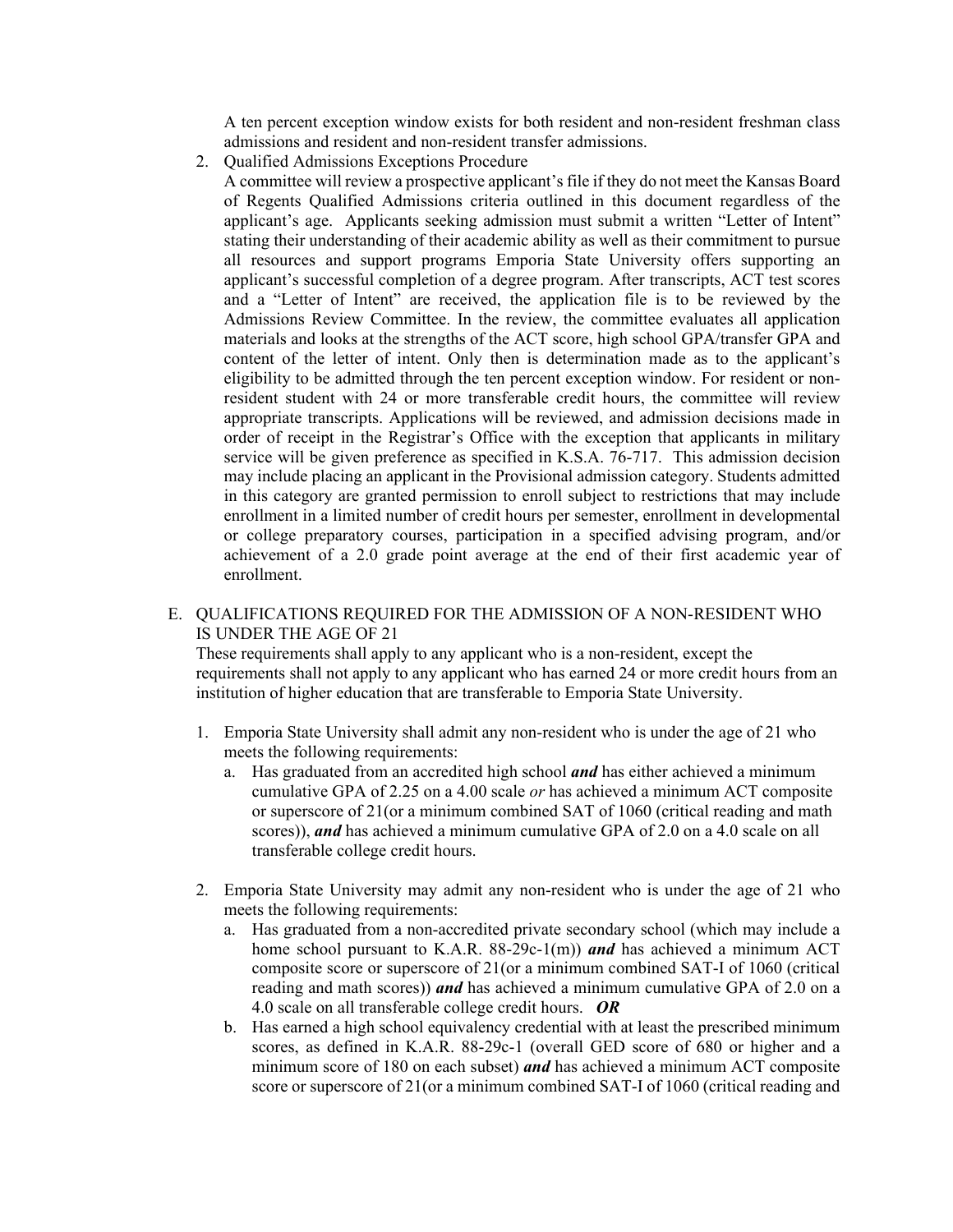math scores)) *and* has achieved a minimum cumulative GPA of 2.0 on a 4.00 scale on all transferable college credit hours.

- 3. Applicants who do not meet the above requirements may be admitted in the exceptions window subject to availability, in accordance with Section 2.D. above.
- F. QUALIFICATIONS REQUIRED FOR THE ADMISSION OF A NON-RESIDENT WHO IS OVER THE AGE OF 21

These requirements shall apply to any applicant who is a non-resident, except the requirements shall not apply to any applicant who has earned 24 or more credit hours from an institution of higher education that are transferable to Emporia State University.

- 1. Emporia State University may admit any non-resident who is over the age of 21 who meets the following requirements:
	- a. Has graduated from an accredited high school, *OR*
	- b. Has earned a high school equivalency credential with at least the prescribed minimum scores, as defined in K.A.R. 88-29c-1 (overall GED score of 680 or higher and a minimum score of 180 on each subset).
- 2. Applicants who do not meet the above requirements may be admitted in the exceptions window subject to availability, in accordance with Section 2.D. above.
- 3. QUALIFICATIONS REQUIRED FOR THE ADMISSION OF A NON-DEGREE SEEKING **STUDENT**

A non-degree seeking student is a student who has been accepted for enrollment at Emporia State University and who has formally indicated to ESU the intent to enroll for self-enrichment or other reasons, excluding the intent to complete a program of study that is designated by the United States Department of Education as a program that is eligible for federal financial aid. Non-degree seeking students must provide a complete application for admission and verification that all applicable application fees have been paid in order to be admitted. No transcripts are required for non-degree seeking students.

A. Transition from degree-seeking to non-degree seeking:

Any student requesting to change from a degree seeking status to a non-degree seeking status would need to notify the Emporia State University Registrar's Office of their intent to change status. If approved, the student would be coded as a non-degree seeking student and financial aid eligibility would be removed. (Students cannot change status for the sole purpose of bypassing admission requirements.)

B. Transition from non-degree seeking to degree seeking:

Non-degree students requesting to change to degree-seeking status must be reviewed for adherence to qualified admissions criteria, as set forth herein. Those meeting criteria and approved will be changed to degree-seeking status with the University Registrar. Those not otherwise meeting criteria may be admitted in the exceptions window subject to availability, in accordance with Section 2.D. above.

4. Emporia State University will not consider any post-secondary credit that is not accredited or has not been granted pre-accreditation status by an agency recognized by the United States Department of Education.